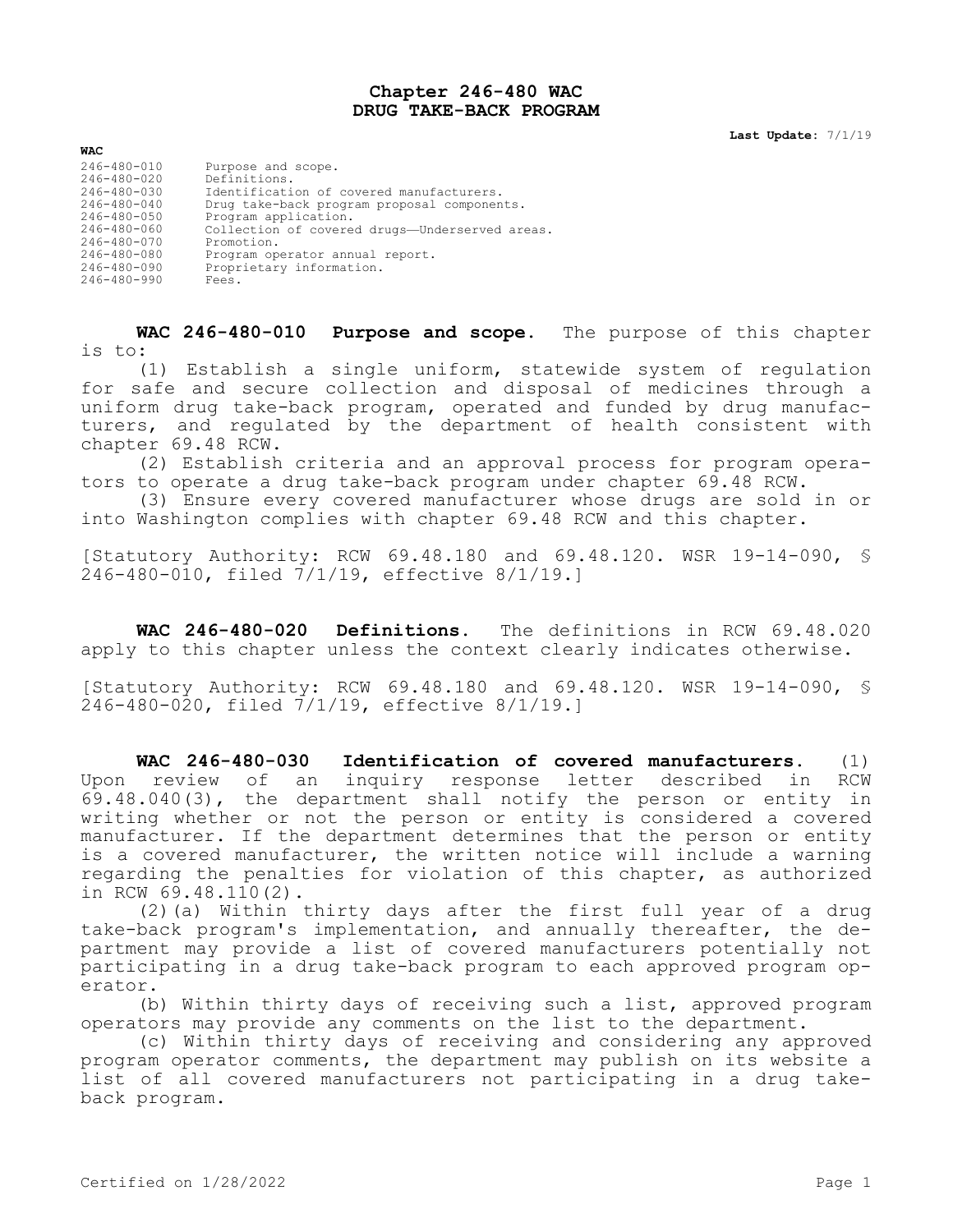(3) The department shall remove any covered manufacturer identified in the published list if the covered manufacturer participates in an approved drug take-back program.

[Statutory Authority: RCW 69.48.180 and 69.48.120. WSR 19-14-090, § 246-480-030, filed 7/1/19, effective 8/1/19.]

**WAC 246-480-040 Drug take-back program proposal components.** In addition to this section, the drug take-back proposal must comply with chapter 69.48 RCW. Each proposal must be on a form provided by the department and must:

(1) Contain a table of contents clearly denoting, at a minimum, where each component specified in RCW 69.48.050 is located within the program proposal;

(2) Provide a description of a drug collection system that includes:

(a) A list of participating authorized collectors;

(b) A list of drop-off (kiosk) locations; and

(c) A detailed description of how mail-back distribution locations or periodic collection events will be used.

(3) Demonstrate that the policies and procedures to be followed by persons handling unwanted covered drugs collected under the drug take-back program as required in RCW 69.48.050 (2)(f) includes:

(a) How all entities participating in the drug take-back program will operate under all applicable federal and state laws and rules including, but not limited to, United States Drug Enforcement Administration rules; and

(b) How any pharmacy collection sites will operate under applicable rules from the Washington state pharmacy quality assurance commission.

(4) Include a detailed description of the geographical distribution of collection sites that will provide equitable and reasonably convenient access to all residents consistent with RCW 69.48.060;

(5) Include a budget estimate for providing the statewide program. Estimates must show total costs for each of the categories described in this subsection and a sum total of all program costs representing the totals for each category:

(a) Category 1: Administrative costs. A total for all administrative costs must include, but is not limited to:

(i) Contracted and employed personnel overhead costs;

(ii) Legal fees;

(iii) Local and state business licensing fees;

(iv) Local, state, and federal taxes;

(v) Property costs, including rentals;

(vi) Utilities, phone, and internet; and

(vii) General equipment and supplies.

(b) Category 2: Collection and disposal costs. A total for all collection and disposal costs must include, but is not limited to:

(i) Collection, transportation, and disposal of drugs;

(ii) Purchase, maintenance, and replacement of collection receptacles;

(iii) Compensation of authorized collectors, if separate from personnel costs in (a)(i) of this subsection; and

(iv) Production, distribution, and postage of mailers.

(c) Category 3: Communication costs. A total for all communication costs must include, but is not limited to: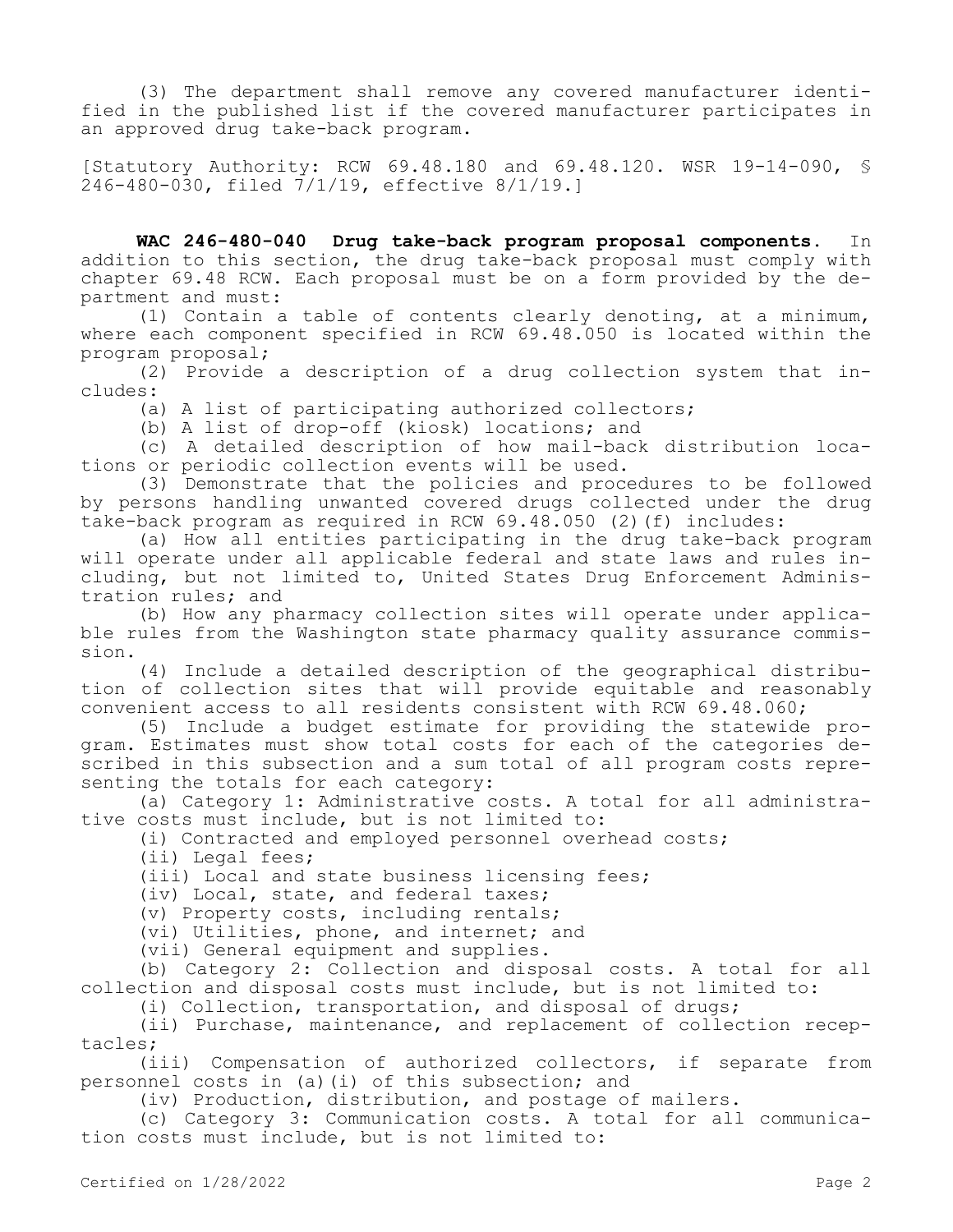(i) Advertising;

(ii) Marketing;

(iii) Website creation and maintenance; and

(iv) Operation of a toll-free phone number.

(6) Describe how the program operator will work with Washington state counties and the department to incorporate local programs into their proposed statewide plan consistent with RCW  $69.48.160$  (1)(b); and

(7) Include an implementation plan and schedule for initiating operation of the approved drug take-back program.

[Statutory Authority: RCW 69.48.180 and 69.48.120. WSR 19-14-090, § 246-480-040, filed 7/1/19, effective 8/1/19.]

**WAC 246-480-050 Program application.** (1) A drug take-back program operator must submit its program proposal and substantial changes to an approved program on forms provided by the department.

(2) If the department takes enforcement action as provided in RCW 69.48.050 (3)(c)(iv), the applicant through its authorized representative may request an adjudicative proceeding under chapter 246-10 WAC. A request for an adjudicative proceeding must be in writing, state the basis for contesting the adverse action, include a copy of the adverse notice and be served on and received by the department within twentyeight days of the program operator's receipt of the adverse notice. If a request for adjudicative proceeding is not received by the department within twenty-eight days of the date of the program operator's receipt of the adverse notice, the secretary's decision is final.

[Statutory Authority: RCW 69.48.180 and 69.48.120. WSR 19-14-090, § 246-480-050, filed 7/1/19, effective 8/1/19.]

## **WAC 246-480-060 Collection of covered drugs—Underserved areas.**  (1) To assist the program operators in complying with RCW 69.48.060 (3)(c) and (d), the department will determine and locate each population center consistent with RCW 69.48.060 and this chapter using geographical information systems (GIS) mapping technology, and will publish updated population data to the department's website annually.

(2) The department, in consultation with the local health jurisdiction, will determine underserved areas described in RCW 69.48.060(3) using the following criteria:

- (a) Population density of counties;
- (b) Estimated number of participating collection sites;
- (c) Travel distances and times;

(d) Accessible public facilities such as libraries, town halls, and police and fire departments; and

(e) Geographic features that may inhibit access to collection locations such as mountains and islands.

[Statutory Authority: RCW 69.48.180 and 69.48.120. WSR 19-14-090, § 246-480-060, filed 7/1/19, effective 8/1/19.]

**WAC 246-480-070 Promotion.** Approved program operators must update their list of authorized collectors, collection sites, locations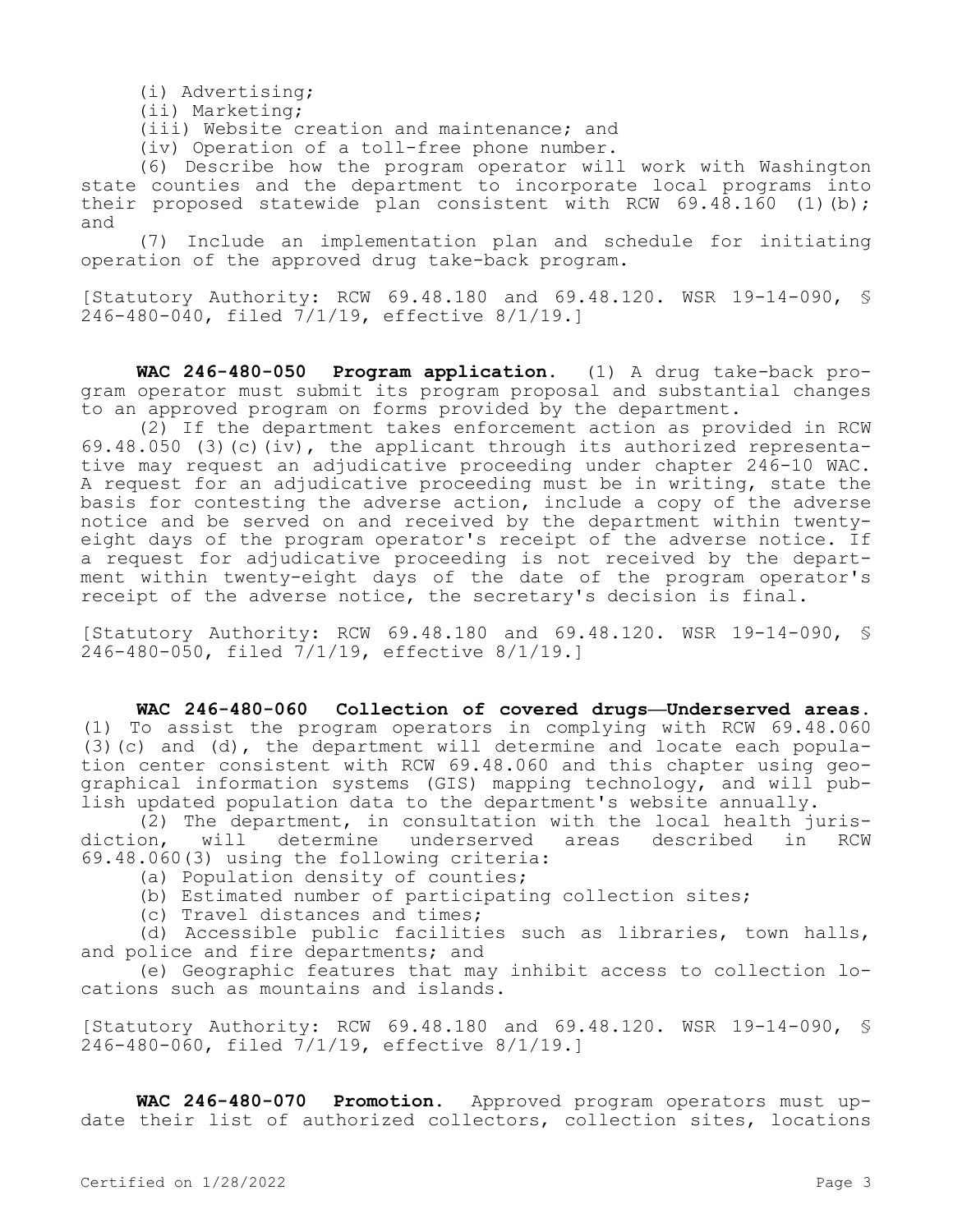to receive mailers, and locations for drug take-back events at least quarterly on their website.

[Statutory Authority: RCW 69.48.180 and 69.48.120. WSR 19-14-090, § 246-480-070, filed 7/1/19, effective 8/1/19.]

**WAC 246-480-080 Program operator annual report.** (1) To comply with RCW 69.48.100(1), each program operator shall submit an annual report to the department by July 1st on a form developed by the department.

(2) In addition to the elements identified and described in RCW 69.48.100, the report must include a summary of the program's annual expenditures organized using the same criteria as described in WAC 246-480-040(5).

[Statutory Authority: RCW 69.48.180 and 69.48.120. WSR 19-14-090, § 246-480-080, filed 7/1/19, effective 8/1/19.]

**WAC 246-480-090 Proprietary information.** (1) Consistent with RCW 69.48.170, chapter 42.56 RCW, and other applicable laws, proprietary information submitted to the department under chapter 69.48 RCW is exempt from public disclosure. The manufacturer or drug take-back organization must identify in writing the information it considers proprietary when submitting information to the department. Information automatically disclosable under law may not be marked proprietary. Information not deemed automatically disclosable cannot be marked as proprietary in their entirety.

(2) If the department receives a request for disclosure under chapter 42.56 RCW which includes information identified by the manufacturer or drug take-back organization as proprietary, the department will notify the manufacturer or drug take-back organization of the status of such documents prior to their release. The manufacturer or drug take-back organization may seek to enjoin the release of the information as provided under RCW 42.56.540.

[Statutory Authority: RCW 69.48.180 and 69.48.120. WSR 19-14-090, § 246-480-090, filed 7/1/19, effective 8/1/19.]

**WAC 246-480-990 Fees.** This section establishes the initial and annual fees for a program operator implementing a drug take-back program under chapter 69.48 RCW and this chapter.

(1) Initial fee. By no later than October 1, 2019, a program operator shall submit to the department an initial fee of seven hundred thousand dollars.

(2) Renewal fee.

(a) By August 1, 2020, and each August 1st thereafter, the department shall notify a program operator the amount of its annual renewal fee as determined according to RCW 69.48.120. Renewal fees will reflect the department's actual administrative, oversight, enforcement, and contractual costs for that fiscal year, or not more than ten percent of the program operator's annual expenses as reported on July 1st of each year, whichever amount is smaller.

(b) By October 1, 2020, and each October 1st thereafter, a program operator shall submit to the department the renewal fee.